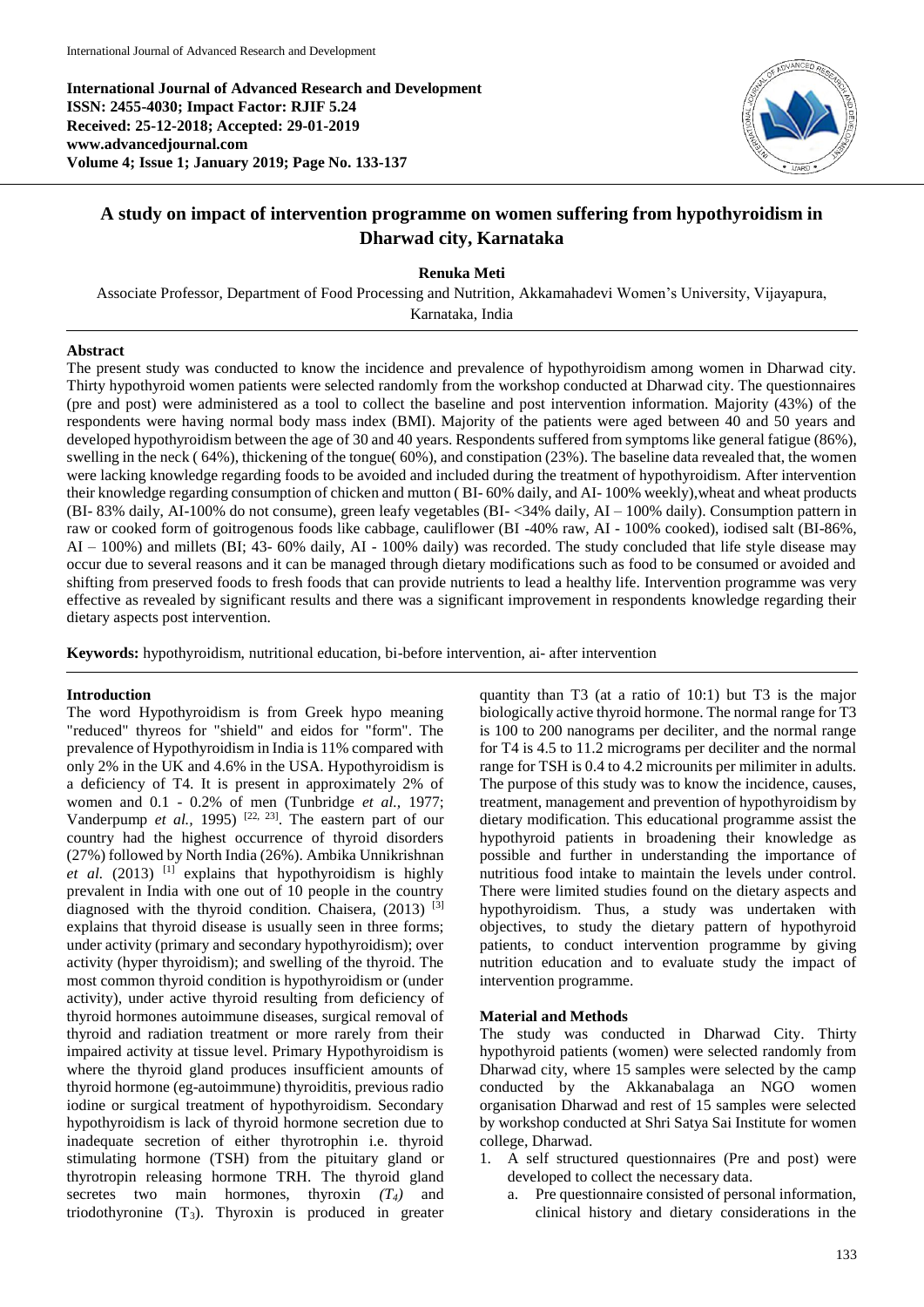management of hypothyroidism.

- b. Post questionnaire consisted of dietary intake of hypothyroidism.
- 2. **Nutrition education:** Intervention programme was carried out by three phases:

**Phase I:** The pre questionnaire was administered to women who attended the workshop.

Phase II: Nutrition education was imparted through lecture, slideshow presentation and folders.

Phase III: The post questionnaire was administered to women to collect the impact of nutrition education.

# **Statistical analysis**

Frequencies and percentage were calculated for the data gathered from the self structured questionnaire. Data obtained was interpreted for results followed by statistical analysis (descriptive statistics were calculated). T test of significance was done, the level of statistical significance was set up at  $P < 0.05$ ).

# **Results & Discussion**

The data generated from the study conducted was compiled and tabulated. The results of the study are represented in tabular form and discussed below

## **Demographic data of the patients suffering from hypothyroidism (30)**

| Age          |               | <b>Education</b>          | <b>Bodymass index</b> |             | <b>Family life history</b> |           |               |
|--------------|---------------|---------------------------|-----------------------|-------------|----------------------------|-----------|---------------|
| <b>Years</b> | $\frac{0}{0}$ | <b>Educational status</b> | $\frac{0}{0}$         | <b>BMI</b>  | $\frac{6}{9}$              | vears     | $\frac{6}{9}$ |
| $30 - 40$    | 33.33         | 10 <sup>th</sup>          | 10                    | Underweight |                            | $< \! 10$ |               |
| $40 - 50$    | 40            | <b>PUC</b>                | 20                    | Normal      | 43                         | >10       | 37            |
| $50 - 60$    | 6.67          | Degree                    | 54                    | Overweight  | 40                         | >15       | 50            |
| 60-70        |               | РG                        | 16                    | Obese       | 10                         |           |               |

The above table depicts the age of the respondents i.e., 33.33 per cent of the subjects were 30 – 40 years, whereas 40 and 16.67 per cent of the subjects age were  $40 - 50$  years and 50 – 60 years, respectively, while rest 10 per cent of the subjects age were  $60 - 70$  years. Hence, the majority of the women who attended the workshop was between the age of 40 - 50 years. Regarding Education status of the women 10 per cent of the women were SSLC, 20 percent of them were PUC, 54 percent of the subjects were degree holders and 16 per cent of the subjects were belonged to the category of postgraduation, hence majority of the women were graduates. 13 per cent of the women were married for less than 10 years, whereas 37 percent of the subjects were more than 10 years while majority of them were more than 15 years of married life. When the BMI of subjects was categorized it was found that 7percent of the subjects were underweight, while 43 per cent of the subjects were normal, 40 percent of the subjects were overweight and rest about 10 percent of the subjects were found to be obese, hence less than 50 percent of the women were normal.

# **Clinical History**

**Table 1:** Incidence of hypothyroidism in respondents (30)

| Age             | <b>Percentage</b> |
|-----------------|-------------------|
| $30 - 40$ years |                   |
| $40 - 50$ years |                   |
| $50 - 60$ years |                   |
| $60 - 70$ years |                   |

The above table exhibits that majority of the respondents (54%) suffered hypothyroidism at the age between  $30 - 40$ years, while 24 percent of the subjects suffered hypothyroidism at the age between  $40 - 50$  years and rest 16 and 6 per cent of the subjects got the hypothyroidism at the age between  $50 - 60$  years and  $60 - 70$  years, respectively. It was noted from the data that the majority of the respondents developed hypothyroidism at the age of 30 – 40 years. Where Ambika Unikrishnan *et al.* (2013)<sup>[1]</sup> explains that there is high prevalence of thyroid condition in India with one out of 10 people prevalence of hypothyroidism is more in women

than in men.

**Table 2:** Symptoms of the respondents (30)

| <b>Symptoms</b>           | <b>Percentage</b> |
|---------------------------|-------------------|
| Swelling in the neck      |                   |
| Thickening of the tongue. |                   |
| Fatigue                   |                   |
| Constipation              |                   |

Majority of the respondents (86%) suffered from fatigue condition, followed by 64 percent of the subjects suffered from swelling in the neck, while 60 percent of the subjects suffered from thickening of the tongue and only 23 percent of the subjects suffered from constipation.

# **Dietary History**

**Table 3:** Non-veg food consumption pattern by the respondents (30)

|                   | Daily           |      | Weekly          |      | <b>Occasionally</b> |      |  |
|-------------------|-----------------|------|-----------------|------|---------------------|------|--|
| Non-veg foods     | <b>B.I.</b>     | A.I. | <b>B.I.</b>     | A.I. | <b>B.I.</b>         | A.I. |  |
|                   | $\mathcal{O}_0$ | $\%$ | $\mathcal{O}_0$ | $\%$ | $\mathcal{O}_0$     | $\%$ |  |
| Fish              | 40              |      | 60              | 100  |                     |      |  |
| Chicken           | 60              |      | 40              | 100  |                     |      |  |
| Mutton            | 60              |      | 20              | 100  | 20                  |      |  |
| 't' calculated    | 11.30           |      | 7.34            |      | 1.73                |      |  |
| $T$ – table value |                 | 4.30 | 4.30            |      | 4.30                |      |  |

Significant at 0.05 per cent level of probability

The above table depicts that before the intervention, majority of the subjects (60%) consumed fish weekly, whereas 40 percent of the subjects consumed fish daily. About 60 percent of the subjects consumed both chicken and mutton daily. While rest 40 and 20 percent of the subjects consumed chicken and mutton weekly and rest 20 percent of the subjects consumed the mutton occasionally. After the intervention all the respondents (100%) expressed that they will consume the non-veg weekly. So, the intervention programme did bring positive significant result (which is indicated by the tabulated and T-table value) among the women.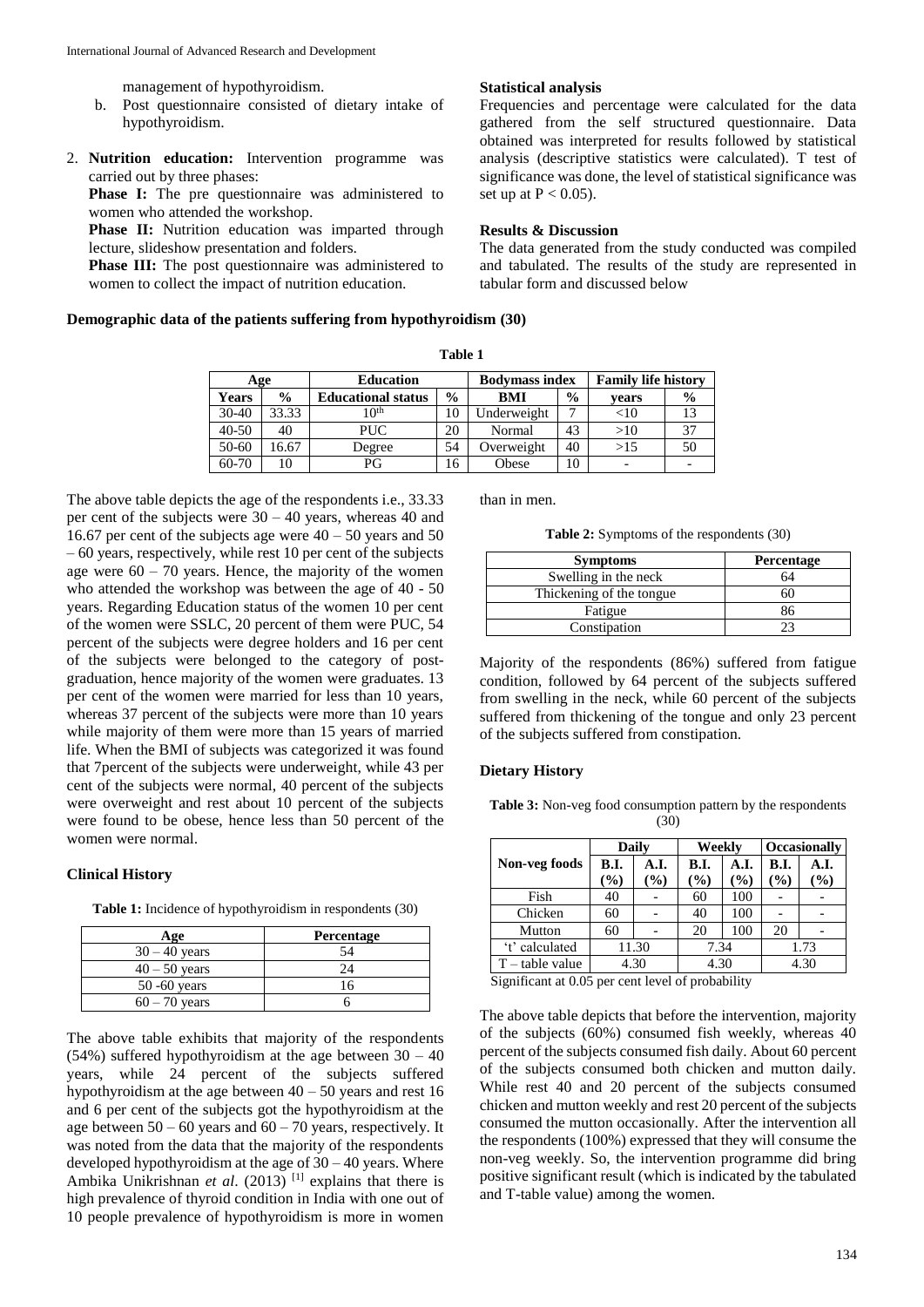|                          | <b>Daily</b>        |          | Weekly             |          | <b>Occasionally</b> |          | Do not take         |          |
|--------------------------|---------------------|----------|--------------------|----------|---------------------|----------|---------------------|----------|
| Wheat and wheat products | <b>B.I.</b> $(\% )$ | A.I. (%) | <b>B.I.</b> $(\%)$ | A.I. (%) | <b>B.I.</b> $(\% )$ | A.I. (%) | <b>B.I.</b> $(\% )$ | A.I. (%) |
| Wheat flour              | 83                  |          | 17                 |          |                     |          |                     | 100      |
| Maida                    |                     |          | 43                 |          | 44                  |          | 13                  | 100      |
| Semolina                 | 30                  |          | 43                 |          | 27                  |          |                     | 100      |
| Vermicelli               |                     |          | 40                 |          | 47                  |          | 13                  | 100      |
| Bakery products          | 10                  |          | 17                 |          | 43                  |          | 30                  | 100      |
| 't' calculated           | 2.16                |          | 10.19              |          | 7.34                |          | 32.03               |          |
| $T$ – table value        | 2.77                |          | 2.77               |          | 2.77                |          | 2.77                |          |

**Table 4:** Wheat and wheat products consumption by the subjects (30)

Significant at 0.05 per cent level of probability

The above table reveals that before intervention, majority of the respondents (83%) consumed wheat flour daily and rest 17 percent of the respondents consumed the wheat flour weekly. About 43 and 44 per cent of the respondents consumed maida weekly and occasionally respectively. Whereas 13 per cent of the respondents does not consume maida at all. About 30, 43 and 23 percent of the respondents consumed semolina daily, weekly and occasionally, respectively before the intervention. About 40 and 47 percent of the respondents consumed vermicelli weekly and occasionally respectively, while rest 13 percent of the respondents do not consume vermicelli at all. About 10, 17

and 43 percent of the respondents consume bakery products daily, weekly, occasionally, while rest 30 percent of the respondents do not consume bakery products. After the intervention all the respondents (100%) stated they will not consume the wheat and wheat products. This shows that intervention programme had positive impact on the hypothyroid patients with respect to wheat and wheat products consumption as the result is significant (which is indicated by the t-calculated and T-table value).Because patients with hypothyroidism have gluten sensitivities and majority of the individuals find that thyroid function improves upon elimination of gluten from their diets.

|                               | Dailv               |          | Weekly             |          |                     | <b>Occasionally</b>      | Do not take         |          |  |  |
|-------------------------------|---------------------|----------|--------------------|----------|---------------------|--------------------------|---------------------|----------|--|--|
| <b>Green leafy vegetables</b> | <b>B.I.</b> $(\% )$ | A.I. (%) | <b>B.I.</b> $(\%)$ | A.I. (%) | <b>B.I.</b> $(\% )$ | A.I. (%)                 | <b>B.I.</b> $(\% )$ | A.I. (%) |  |  |
| Spinach                       | 26                  | 100      | 54                 |          | 20                  | $\overline{\phantom{0}}$ |                     |          |  |  |
| Lettuce                       | 20                  | 100      | 40                 |          | 40                  | $\overline{\phantom{0}}$ |                     |          |  |  |
| Menthi (fenugreek leaves)     | 34                  | 100      | 56                 |          | 10                  |                          |                     |          |  |  |
| Shepu                         | 23                  | 100      | 50                 |          | 27                  | $\overline{\phantom{0}}$ |                     |          |  |  |

Amaranthus | 10 | 100 | 34 | - | 43 | - | 13 | -<sup>2</sup>t' calculated 19.72 21.48 9.05 2.01<br>T table value 2.776 2.776 2.776 2.777 2.777 2.777 T table value 2.776 2.776 2.776 2.776 2.776 2.776

**Table 5:** Green leafy vegetables consumption by the subjects (30)

Significant at 0.05 per cent level of probability

The above table depicts that after the intervention all the subjects (100%) expressed that they will consume green leafy vegetables daily but before intervention about 26, 54 and 20 percent of the respondents consumed spinach daily, weekly and occasionally, respectively. About 20, 40 and 40 percent of the subjects consumed lettuce daily, weekly and occasionally, respectively. Majority of the samples (56%) consumed fenugreek leaves weekly, whereas 34 and 10 percent of the samples consumed fenugreek leaves weekly, whereas 34 and 10 percent of the samples consumed fenugreek leaves daily and occasionally, respectively. Majority of the subjects (50%) consumed shepu weekly while rest 23 and 27 percent of the women consumed shepu daily and occasionally, respectively. About 10, 34 and 43 percent of the women consumed amaranthus daily, weekly and occasionally whereas 13 percent of the samples does not consume amaranthus at all. It revealed that the intervention programme was very effective on the respondents with respect to green leafy vegetables consumption as indicated by significant result the 't' calculated and T-table value.

Table 6: Food consumption pattern by the subjects (30)

|                   | <b>Daily</b>        |          | Weekly              |                          | <b>Occasionally</b>         |                          | Do not take                 |                          |
|-------------------|---------------------|----------|---------------------|--------------------------|-----------------------------|--------------------------|-----------------------------|--------------------------|
| Foods             | <b>B.I.</b> $(\% )$ | A.I. (%) | <b>B.I.</b> $(\% )$ | A.I. (%)                 | <b>B.I.</b> $(\frac{9}{6})$ | A.I. (%)                 | <b>B.I.</b> $(\frac{9}{6})$ | A.I. (%)                 |
| Groundnut         | 60                  | 83       | 26                  | 17                       | 14                          |                          |                             |                          |
| Cashews           | 33                  | 67       | 35                  | 33                       | 26                          | $\overline{\phantom{0}}$ | 6                           | $\overline{\phantom{a}}$ |
| Almond            | 26                  | 70       | 54                  | 30                       | 20                          |                          | ٠                           |                          |
| Garden cress      |                     |          | 17                  | $\overline{\phantom{a}}$ | 30                          | 20                       | 53                          | 80                       |
| Soybean           | 16                  |          | 35                  |                          | 33                          | 10                       | 16                          | 90                       |
| Sovachunk         | 17                  |          | 17                  |                          | 43                          |                          | 23                          | 93                       |
| Sova milk         | 7                   |          | 13                  |                          | 30                          | $\overline{\phantom{0}}$ | 50                          | 100                      |
| Soya tofu         |                     |          | 13                  | $\overline{\phantom{0}}$ | 30                          | $\overline{\phantom{0}}$ | 57                          | 100                      |
| Cabbage           |                     |          | 57                  |                          | 30                          | 34                       | 13                          | 66                       |
| Cauliflower       |                     |          | 44                  |                          | 40                          | 34                       | 16                          | 66                       |
| Sweet potato      |                     |          | 20                  |                          | 66                          | 17                       | 14                          | 83                       |
| Pumpkin seeds     |                     | 17       | 7                   | 50                       | 40                          | 33                       | 54                          | $\overline{\phantom{a}}$ |
| Coconut           |                     | 13       | 37                  | 50                       | 40                          | 17                       | 23                          |                          |
| 't' calculated    | 10.74               |          | 15.55               |                          | 18.60                       |                          | 16                          |                          |
| $T$ – table value |                     | 2.179    |                     | 2.179                    |                             | 2.179                    | 2.179                       |                          |

Significant at 0.05 per cent level of probability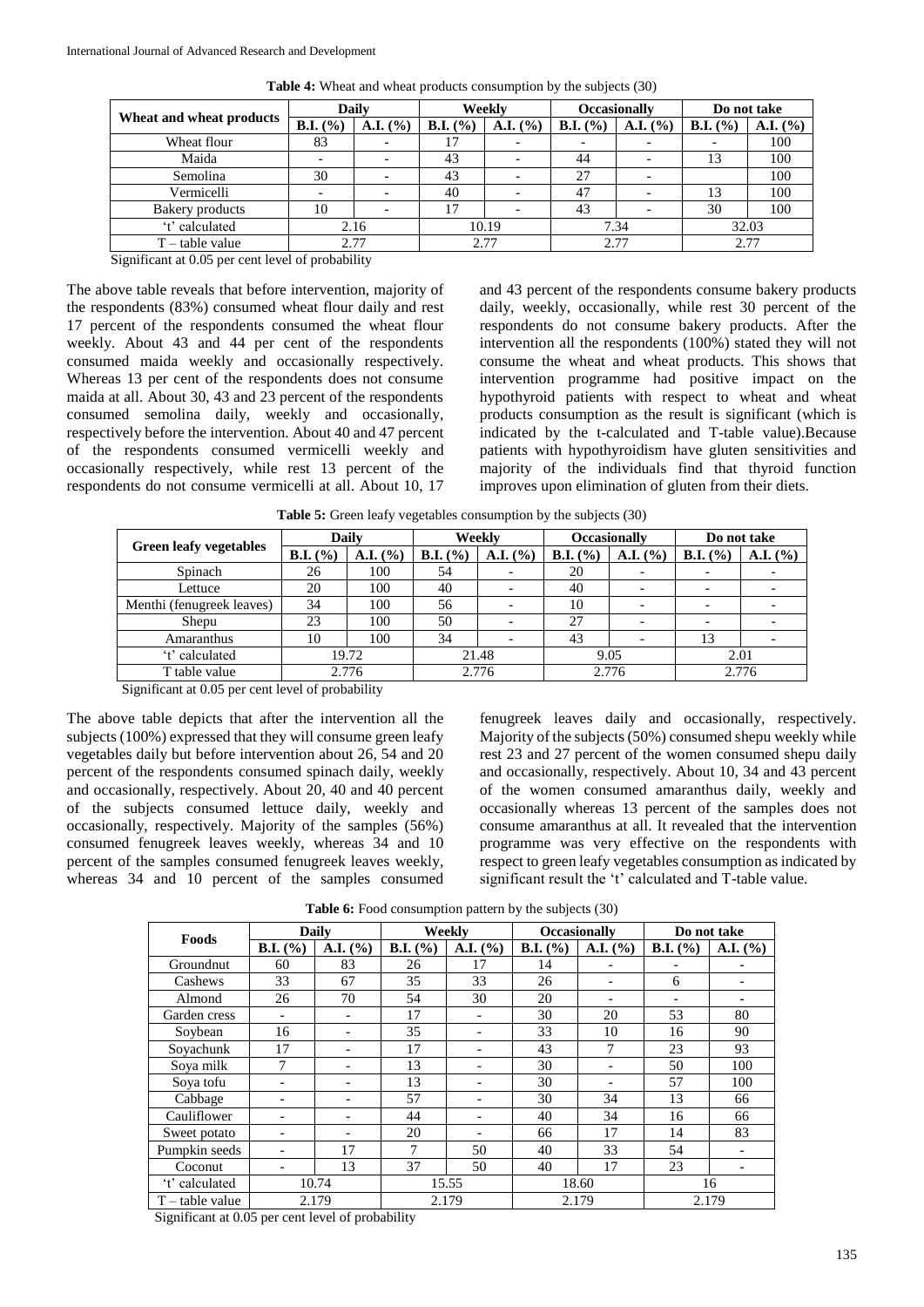The above table revealed that before intervention, about 60 per cent of the women consumed groundnut daily while 26 and 14per cent of the women consumed the groundnut weekly and occasionally, respectively. After intervention majority of the respondents (83%) stated that they are consuming the groundnut daily, while 17 per cent of the respondents consume weekly. Before intervention about 33 per cent of the respondents consumed the cashews daily while 35, 26 per cent of the respondents consumed the cashews weekly and occasionally and rest of the 6 per cent of the respondents do not consume cashews. After intervention majority of the respondents (67%) stated that they consume the cashew nuts daily and rest 33 per cent of the respondents consumed cashew weekly. Before imparting nutrition education about 26 per cent of the respondents consumed almond daily, while 54 and 20 per cent of the respondents consumed the almond weekly and occasionally respectively. After imparting nutrition education majority of the respondents (70%) revealed that they consume almond daily and rest (30%) of the respondents consume weekly. Before intervention programme about 17 percent of the subjects consumed garden cress seeds weekly while 30 per cent of the subjects consumed the garden cress occasionally and rest 53 per cent of the respondents do not consume the garden cress at all. After intervention programme majority of the respondents (80%) revealed that they consume garden cress seeds while rest 20 per cent of the respondents consume garden cress seeds occasionally. Before intervention about 16 per cent of the respondents consumed soybean daily whereas 35 and 33 per cent of the respondents consumed weekly and occasionally respectively and rest 16 per cent of the respondents do not consume the soybean only, but after intervention majority of the respondents (90%) informed that they will not consume soybean and rest 10 per cent of the respondents consume occasionally. Before imparting nutrition education about 17 per cent of the respondents consumed the soyachunk daily while 17 and 4.30 per cent of the respondents consumed the soyachunk weekly and occasionally and rest 23 per cent of the respondents do not consume soyachunk. After imparting the nutrition education, majority of them(93%) expressed that they will not consume soyachunk and rest 7 per cent of them consume the soyachunk occasionally. Before intervention about 7per cent

of the subjects consumed the soyamilk daily whereas 13 and 30 per cent of them do not consume soya milk. After the intervention programme, all the subjects (100%) stated that they will not consume soyachunk. After providing nutrition education all the respondents (100%) revealed that they will not consume soya tofu. Before intervention about 57 per cent of the respondents revealed that they will not consume soyatofu while 13 and 30 per cent of the respondents consumed soyatofu weekly and occasionally, respectively. After the intervention, majority of them (66%) conveyed that they will not consume cabbage. Before the intervention about 57 and 30 per cent of them consumed cabbage weekly and occasionally whereas 13 per cent of the samples cabbage only. Before intervention about 44 and 40 per cent of the respondents consumed cauliflower weekly and occasionally, while rest 16 per cent of the subjects do not consume cauliflower. After intervention majority of the subjects (66%) stated that they will not consume cauliflower. After imparting the nutrition education majority of the patients (83%) expressed that they will not consume sweet potato while 17 per cent of the patients consume the sweet potato occasionally, but before imparting nutrition education about 20 and 66 per cent of the hypothyroid patients consumed the sweet potato weekly and occasionally respectively, whereas rest 4 per cent of the subjects does not consume sweet potato. Before intervention about 7 and 40 per cent of the respondents consumed the pumpkin seeds weekly and occasionally whereas 54 per cent of the respondents does not consume any pumpkins seeds but after intervention, majority of the respondents (50%) stated that they consume the pumpkin seeds weekly whereas 17 and 33 per cent of the respondents consume the pumpkin seeds daily and occasionally, respectively. Before intervention about 37 and 40 per cent of them consumed coconut weekly and occasionally whereas 23 per cent of the them do not consume coconut at all. After intervention majority of them (50%) conveyed that they consume coconut weekly, while rest 33 and 17per cent of the samples consume coconut daily and occasionally, respectively. Hence,the intervention programme was very effective with respect to food consumption pattern as revealed by significant result (which is indicated by the 't' calculated and T-table value).

| Goitrogenous foods |                          | Raw      | Cooked              |          |  |
|--------------------|--------------------------|----------|---------------------|----------|--|
|                    | <b>B.I.</b> $(\%)$       | A.I. (%) | <b>B.I.</b> $(\% )$ | A.I. (%) |  |
| Cabbage            | 60                       |          | 40                  | 100      |  |
| Cauliflower        | 13                       |          | 86                  | 100      |  |
| Sweet potato       | $\overline{\phantom{0}}$ |          | 100                 | 100      |  |
| 't' calculated     |                          | 2.27     | 2.27                |          |  |
| $T$ – table value  |                          | 4.30     | 4.30                |          |  |

**Table 7:** Goitrogenous food consumption pattern by the subjects (30)

Significant at 0.05 per cent level of probability

From the above table it reveals that the before intervention, majority of the subjects (60%) consumed cabbage in raw form and rest (40%) consumed cabbage in cooked form. About 13 per cent of the subjects consumed cauliflower in raw form while 86 per cent consumed in cooked form before the intervention. All the subjects (100%) consumed the sweet potato in cooked form before the intervention. After intervention the knowledge level of all subjects increased and stated that they will not consume goitrogenous foods. But inspite of intervention there was not much significant

difference (which is indicated by the 't' calculated and T table value)

## **Salt consumption pattern by the subjects**

The salt consumption pattern revealed that before intervention about 14 per cent of the patients consumed crystal salt whereas 86 per cent of the patients consumed iodized salt. But after intervention knowledge level of the respondents increased upto (100%) and expressed that they will daily consume iodized salt.